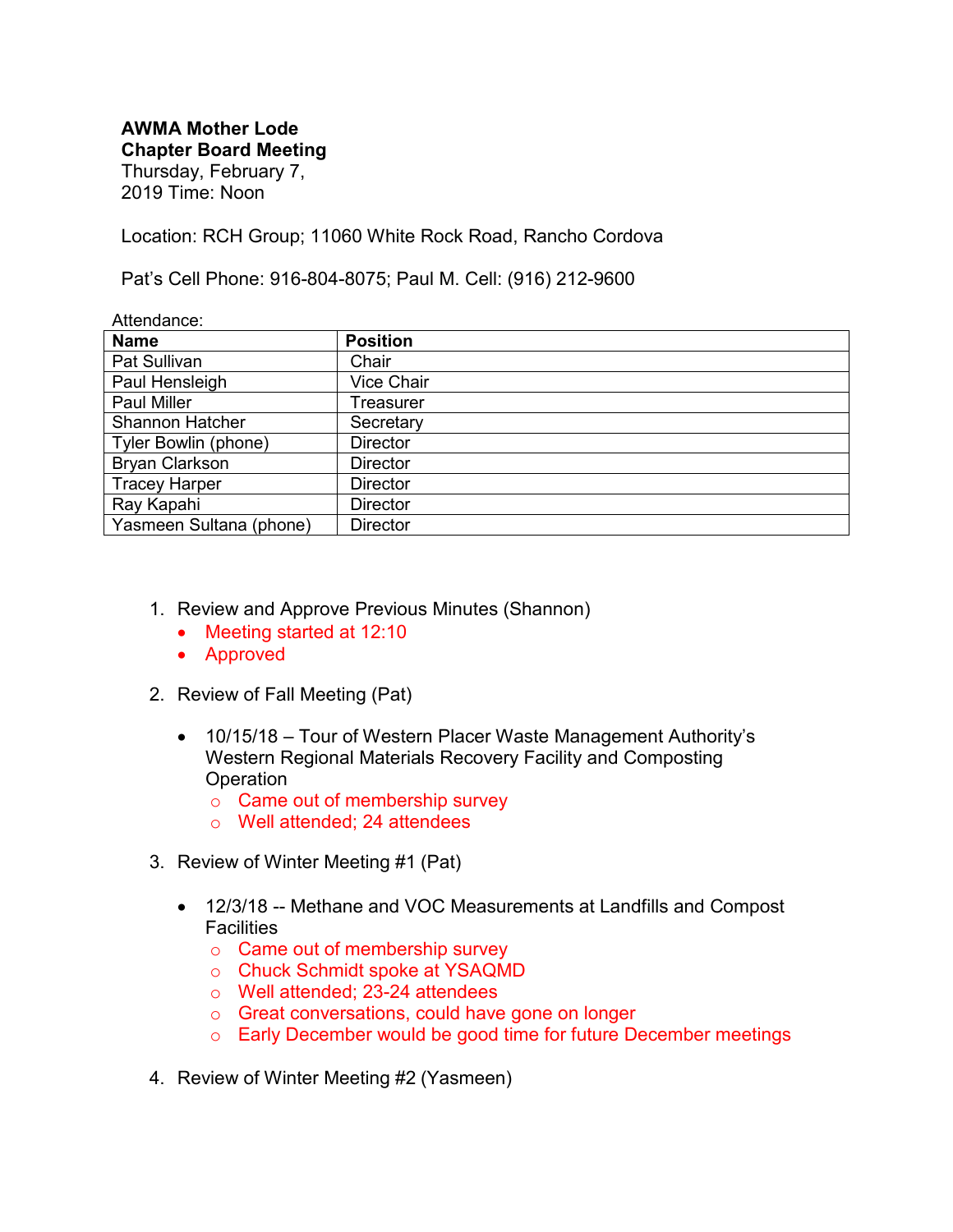- 1/28/19 -- Approaches for Implementing Monitoring and Outreach Projects in Support of AB 617
	- o Well attended; ~20 attendees
	- o Doug and Hillary from STI
	- o Doug spoke mostly on near-road monitoring, EJ, and PM2.5
	- o Hillary spoke mostly about public outreach and community monitoring
	- o Great conversations, could have gone on longer
- 5. Ideas for Future Events (All)
	- Free venues are preferable
	- Restaurants are harder to engage audience and allow for conversations
	- Rush Ranch and Urban wildfire waste disposal are left over from last discussions
	- Tracey
		- o Lots of attention: PBS News Hour in Camp Fire area
		- o AWMA Santa Rosa wild fire conference is more about Phase 1, rather than Phase 2/cleanup
		- o Too busy to take on at this point, perhaps Fall 2019
		- o Tracey can check on folks (Wes Benderman)
	- Paul H
		- o Perhaps meeting on public outreach and communication during fires
	- Bryan
		- o Can look into whether operators/managers can help with meeting
		- o Recology's Davis facility may be able to host
	- AB 617
		- o Implementation and reporting side (e.g., air districts and facilities)
		- o BARCT
		- o Paul H to look into
		- o Perhaps joint meeting with SMAQMD
	- Rush Ranch tour
		- o Suisun could be difficult and result in less attendance; shouldn't be a weekday event
		-
		- o Prefer more local
	- Solid waste facilities
		- o Kiefer visitor's center
	- Sustainable winery
		- o Sabonne Winery in Plymouth
		- o Paul M to check on
	- Cannabis regulations and odors
		- o Charcoal filters and potential VOC issues and permitting
		- o AQ and waste impacts
		- o Ray to check on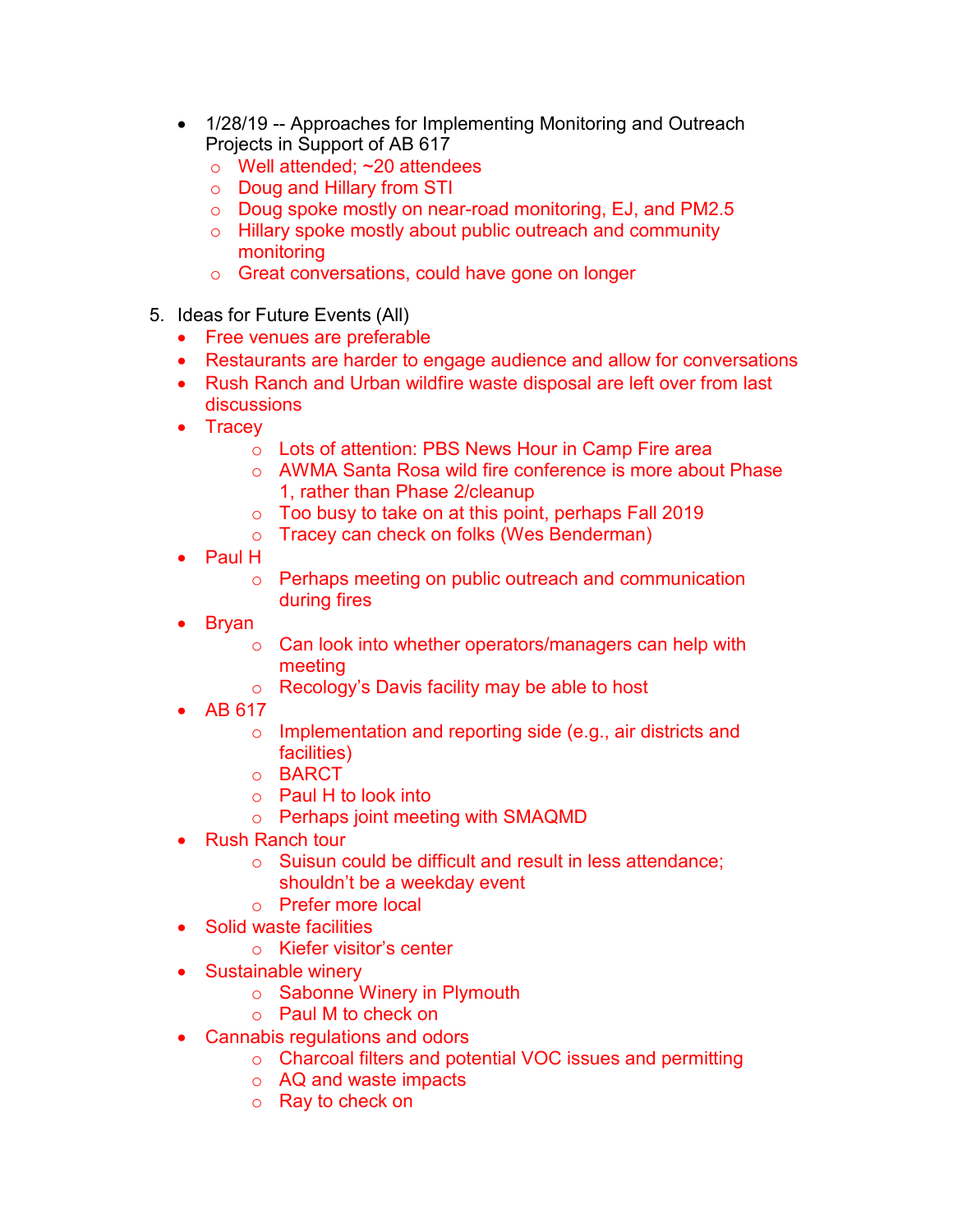- o Shannon to look at EIR speaker
- Solid waste and organics diversions
	- o 1383
	- o Issues facilities are facing
	- o Bryan and Paul H to check on
- Sustainable Brewery
	- o Anhauser Busch?
	- o Shannon to check on
- Industrial?
- Send email proposal to group for tours
	- o Who?
	- o What?
	- o When?
	- o Where?
	- o Why?
	- o Complications?
- 6. Ideas for Education Program and Election of New Education Chair (Pat/All)
	- Mostly grants, that is perpetually posted on MLC website
	- Shannon to check
	- Paul H to verify if money sent to Davis HS
	- Pat to circle back around to Gary if he coordinated with Davis HS for guidance
	- Need to have Davis High School present at next dinner meeting
		- o Next meeting at Recology in Davis would be a good time
	- Sac State
		- o Missed window for fall event, perhaps spring
		- o Paul H said most career day participants looking for jobs, rather than info for AWMA
		- o Booth attendees would need to be able to speak to industry and take resumes and circulate
	- New Education Chair
		- o Tracey to think about
- 7. Treasurer Update (Paul M.)
	- Paul presented update of MLC finances
	- Paul H to verify if money sent to Davis HS
- 8. Membership Report and Election of New Membership Chair (Pat)
	- 43 members
	- Added 11 new in 2018/2019
	- 9 lapses
		- o Need to follow up
	- New Membership Chair
		- o Ray volunteered
		- $\circ$  Pat to reach out to Gwen for transition and reach out to